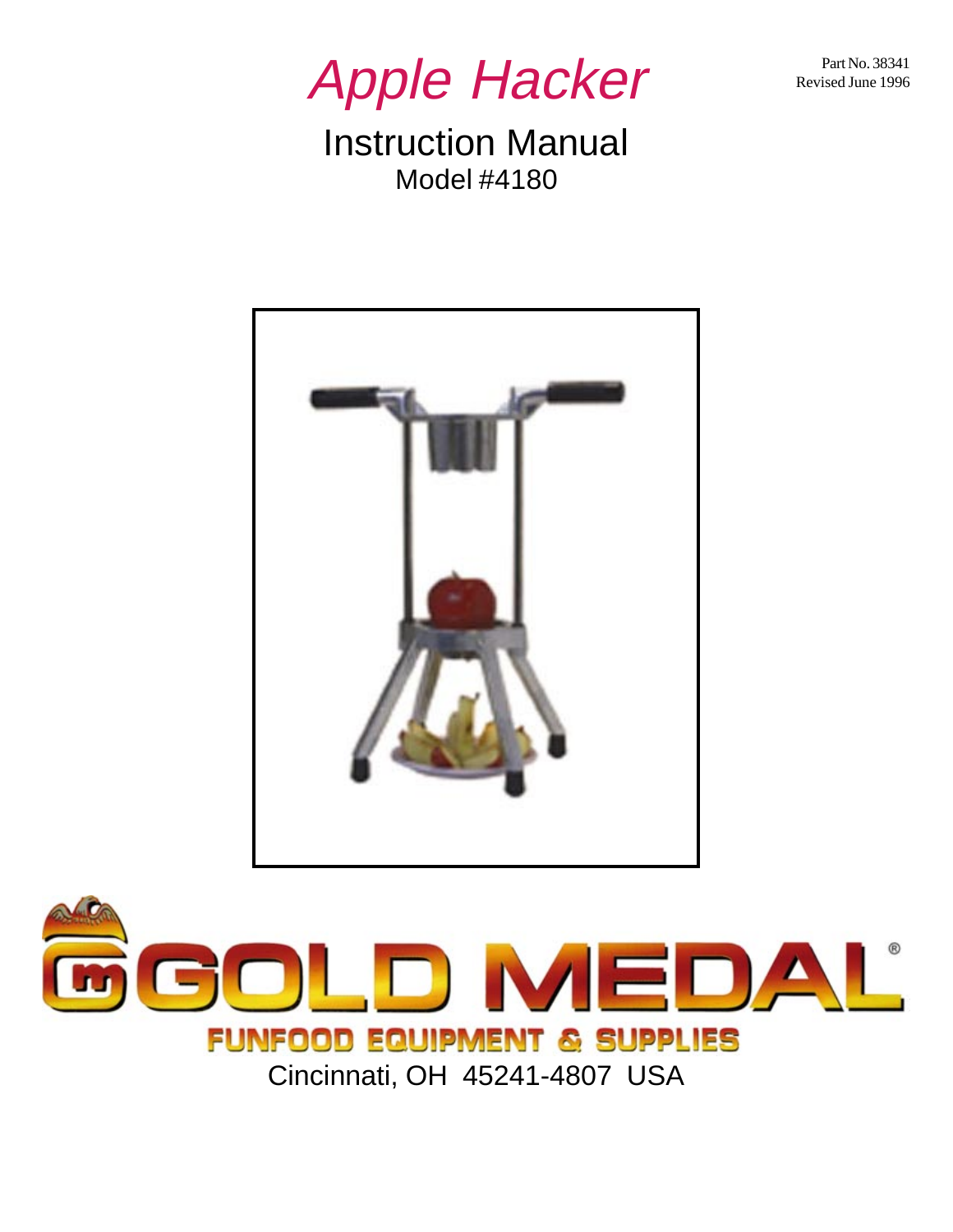# **SAFETY PRECAUTIONS**

|  | <b>DANGER</b><br>A                                                                                                                                                                                                                                                                   |  |  |  |
|--|--------------------------------------------------------------------------------------------------------------------------------------------------------------------------------------------------------------------------------------------------------------------------------------|--|--|--|
|  | Machine must be properly grounded to prevent electrical shock<br>to personnel.<br>Do NOT immerse the equipment in water.<br>Always unplug the equipment before cleaning or servicing.                                                                                                |  |  |  |
|  |                                                                                                                                                                                                                                                                                      |  |  |  |
|  | A<br><b>WARNING</b>                                                                                                                                                                                                                                                                  |  |  |  |
|  | ALWAYS wear safety glasses when servicing this equipment.                                                                                                                                                                                                                            |  |  |  |
|  | <b>WARNING</b><br>А                                                                                                                                                                                                                                                                  |  |  |  |
|  | Any alterations to this equipment will void the warranty and may cause<br>a dangerous situation. NEVER make alterations to the equipment.<br>Make sure all machine switches are in the off position before plugging<br>the equipment into the receptacle.                            |  |  |  |
|  | <b>A CAUTION</b>                                                                                                                                                                                                                                                                     |  |  |  |
|  | Do NOT allow direct contact with this equipment and the general<br>public when used in food service locations. Only personnel that<br>are trained and familiar with the equipment should operate<br>the equipment. Carefully read all installation instructions before<br>operation. |  |  |  |
|  | <b>CAUTION</b><br>A                                                                                                                                                                                                                                                                  |  |  |  |
|  | This machine is NOT to be operated by minors. Minors are classified<br>as anyone under the age of 18.                                                                                                                                                                                |  |  |  |

### **NOTE**

The information, specifications and illustrations contained in this manual represent the latest data available at time of publication. Right is reserved to make changes as required at the discretion of Gold Medal Products Company without notice.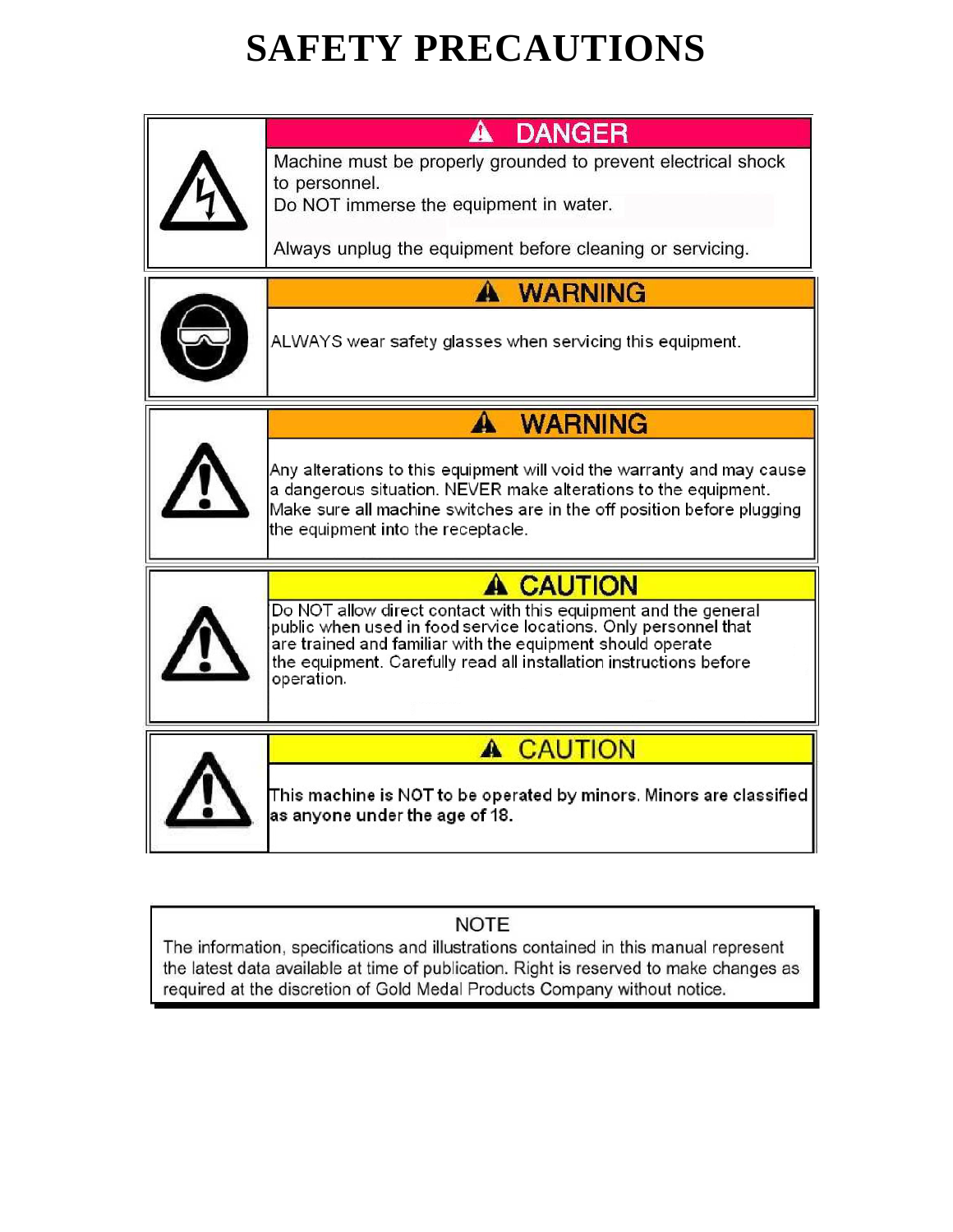## **OPERATING INSTRUCTIONS**

Your APPLE HACKER comes to you fully assembled. However, to assure the sanitary condition of the machine, we recommend that it be cleaned (as outlined below) before it is used.

See assembly drawing on page 3 for Item numbers.

### TO USE

- 1. Lift Push Block (Item 3) and place the apple on the Blade Assembly (Item 4).
- 2. Remove hands and fingers from the cutting area and with a strong push or a quick thrust bring the Push Block down to force the apple through the Blades.

#### TO CLEAN

- 1. Lift Push Block (Item 3) off Guide Rods (Item 2).
- 2. Remove screws (Item 9) from bottom of the Frame (Item 1) to release Blade Assembly (Item 4).
- 3. Thoroughly wash the Push Block, Blade Assembly and the Frame in mild soapy water. Rinse thoroughly.
- 4. Re-assemble by reversing the procedure.

#### TO LUBRICATE

When needed, lubricate the Guide Rods (Item 2) with mineral oil, food grade grease or rub them with paraffin. Do NOT lubricate with cooking oil - it gets sticky!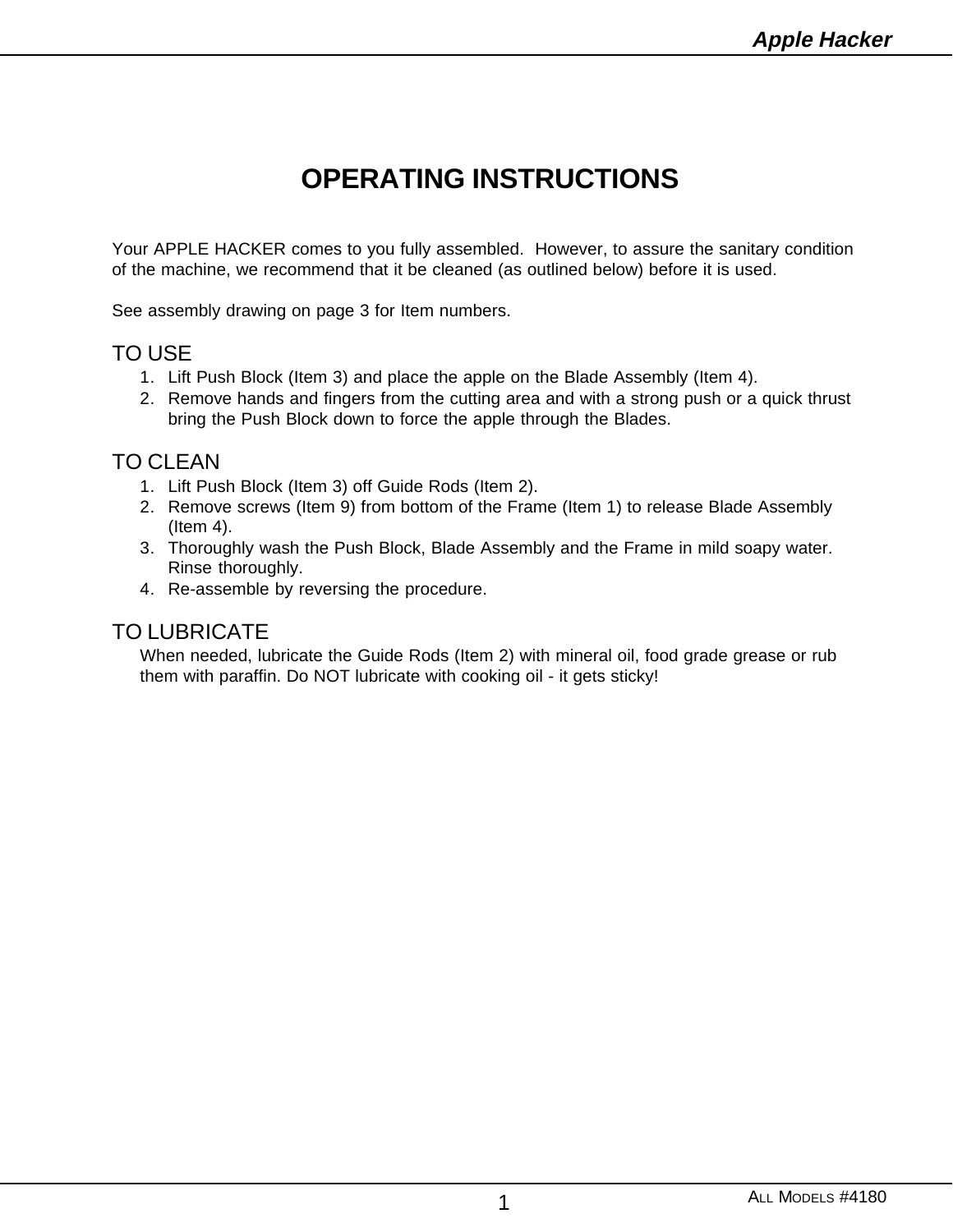## **MAINTENANCE INSTRUCTIONS**





#### **WARNING**  $\blacktriangle$

Adequate eye protection must be used when servicing this equipment to prevent the possibility of injury.

## **ORDERING SPARE PARTS**

- 1. Identify the desired part by checking it against the photos, illustrations, and/or the parts list.
- 2. When ordering, please include part number, part name, and quantity desired.
- 3. Please include your model name and machine serial number (located on the machine nameplate) with your order.
- 4. Address all parts orders to:

Parts Department Gold Medal Products Co. 10700 Medallion Drive Cincinnati, Ohio 45241-4807

or, place orders at:

(513) 769-7676 Fax: (513) 769-8500 E-mail: goldme19@eos.net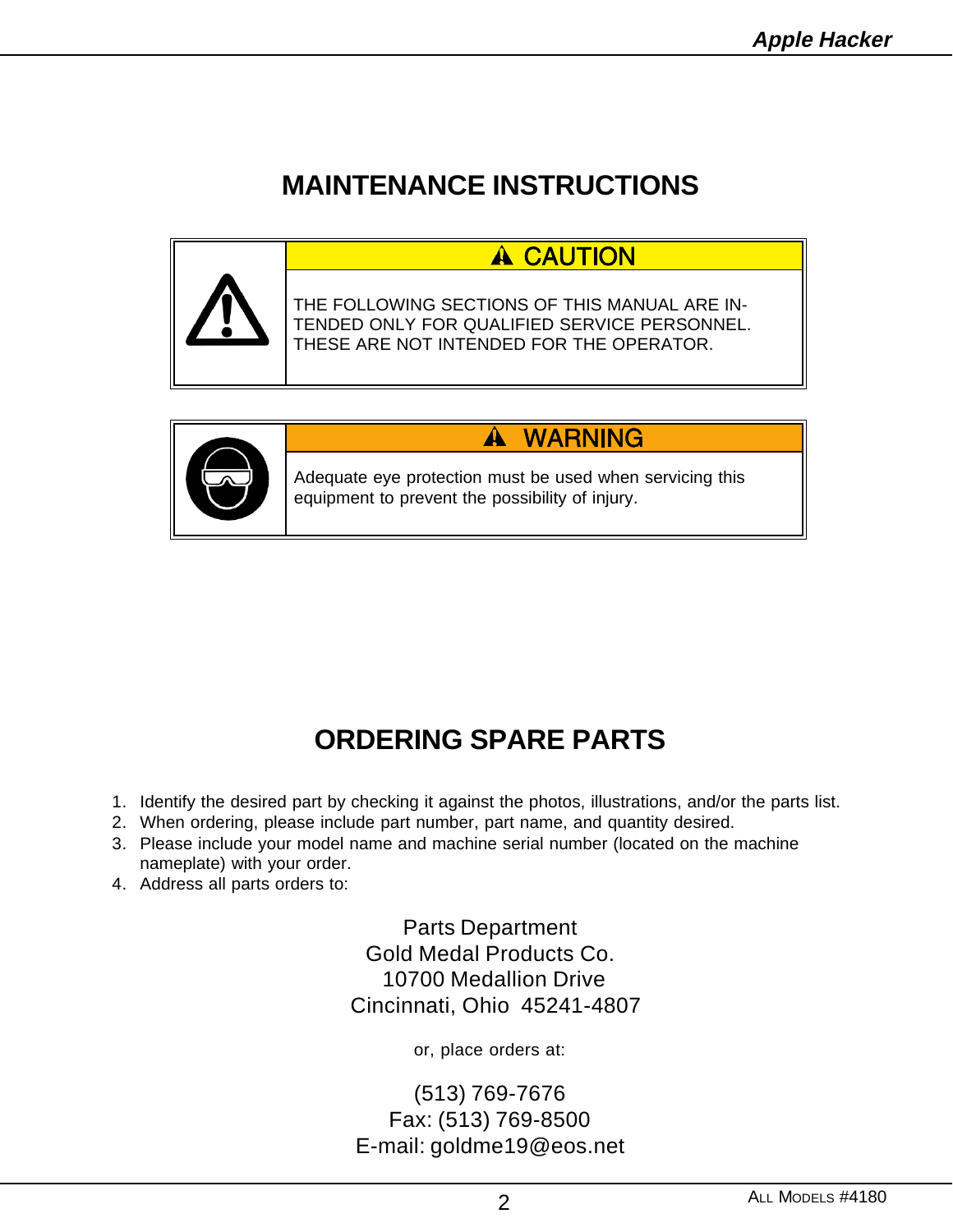## **PARTS LIST – APPLE HACKER**

| ltem No. | Part No. | <b>Description</b>                | Quantity |  |
|----------|----------|-----------------------------------|----------|--|
|          | 38333    | Stand                             |          |  |
| 2        | 38334    | Guide Rod                         |          |  |
| 3        | 38335    | Push Block                        |          |  |
| 4        | 38336    | <b>Blade Assembly</b>             |          |  |
| 5        | 14843    | Dowel Pin                         | 2        |  |
| 6        | 49123    | Crutch Tip                        | 4        |  |
|          | 46028    | Grip, Handle Bar                  | 2        |  |
| 8        | 38338    | "O" Ring                          | 2        |  |
| $9*$     | 40195    | Machine Screw #6-32 $\times$ 3/4" | 2        |  |
| $10*$    | 38337    | Core Pin                          |          |  |
| $11*$    | 38323    | Decal, Sharp Blades               |          |  |

Assembly (P/N-38339) includes the Stand with the Guide Rods pinned in place.